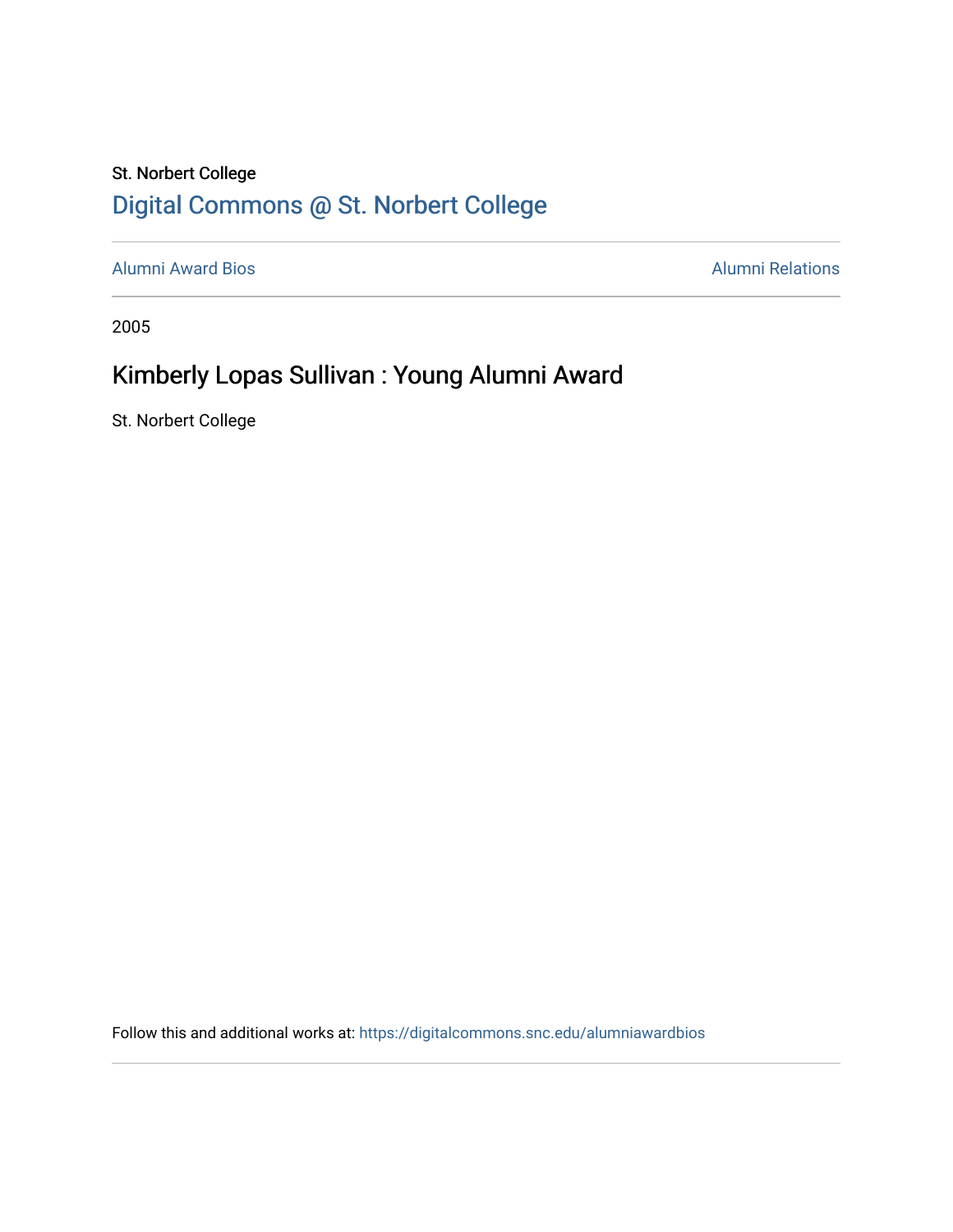

[Alumni](https://www.snc.edu/alumni/) [Alumni Awards](https://www.snc.edu/alumni/awards/) 2005 Young Alumni Award A

#### [Alumni](https://www.snc.edu/alumni/index.html)

[Events & Reunions](https://www.snc.edu/alumni/event/index.html) [Behind the Arch](https://www.snc.edu/alumni/event/behindthearch/) [Benefits and Services](https://www.snc.edu/alumni/benefits.html) [Get Involved](https://www.snc.edu/alumni/getinvolved.html) [Give to SNC](http://giving.snc.edu/) [Alumni Awards](https://www.snc.edu/alumni/awards/index.html) [Past Recipients](https://www.snc.edu/alumni/awards/recipients.html) [Knight Lights](https://www.snc.edu/alumni/knightlights/index.html) [Alumni-Owned](https://www.snc.edu/alumni/directory/index.html) [Businesses Network](https://www.snc.edu/alumni/directory/index.html) [Alumni Board](https://www.snc.edu/alumni/alumniboard.html) [Student Alumni](https://www.snc.edu/alumni/saa.html) [Ambassadors](https://www.snc.edu/alumni/saa.html) [Staff](https://www.snc.edu/alumni/contactus.html)

# 2005 Young Alumni Award Kimberly Lopas Sullivan '95

If you're looking for a "starter-upper" for your organization or favorite cause, look no further. Kimberly Sullivan's whole life since she was a freshman at St. Norbert College has been one of volunteering to help others, to create, design, promote, and work very diligently to meet people's needs. Perhaps more than anything else, she is a real "hands-on" person who constantly asks herself, "What can we do to help make the lives of those around us better?"

During her sophomore year, Kimberly participated in a poverty immersion trip to Mexico. When she returned to campus, she founded a new campus organization, A.G.U.A. (Americans Growing to Understand Americanos-Latinos), a student group concerned with Latin-American issues. As its President through her senior year, she led the group in presenting speakers and cultural events to promote awareness on campus, helped three Guatemalan villages through fundraising and collecting needed items, corresponded with children in El Salvador, and presented slide shows and lectures about Mexico to SNC, local schools, and churches.

This experience (and her work as a Resident Assistant, as a Peer Counselor, and as President of Psi Chi Psychology Club) was complemented by her volunteer activities that included tutoring 5th grade at-risk students; helping adults with developmental disabilities utilizing progressive relaxation techniques with patients at Bellin Psychiatric Center; working the crisis phone line and facilitating activities with children at a shelter for abused women and children; tutoring Mexican children in the English language; and visiting lonely elderly persons at a nursing home. In her senior year, she convinced two SNC professors to add a community service component to their courses. All of these activities led to her decision to become a social worker. After earning a Masters in Social Work from the U. of Minnesota, Kimberly worked as a social worker until….

She became a full-time Mom to Logan (3) and Laura (6 months), who have become her "biggest life-challenge and greatest reward." Her wish for her children is that they "grow into adults who continually look to understand the situations of others and work towards making a difference in the world."

This devoted Mom continues to make a difference. As a member and Community Outreach Chair of "Mothers & More", she coordinates all community volunteer activities for approximately 100 women. This includes organizing a used toy and book drive for the Salvation Army; coordinating an intergenerational playgroup at an assisted living facility; implementing a cooking program for teen mothers at Marion House collecting school supplies for the Back to